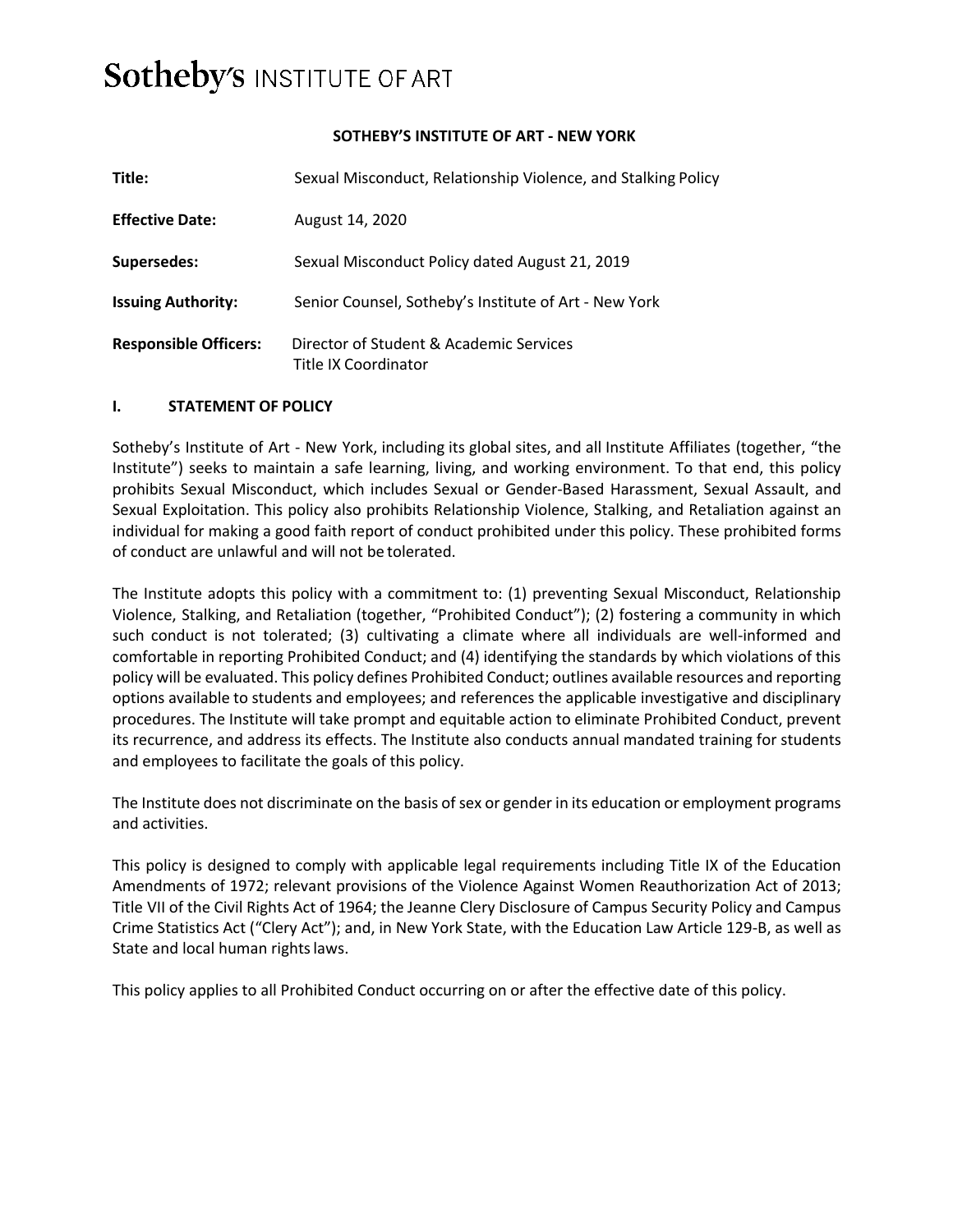## **II. TO WHOM THE POLICY APPLIES**

This policy applies to Sotheby's Institute of Art - New York students ("Students"); Institute employees, including faculty and visiting faculty, professional staff, and administrators ("Employees"); contractors, vendors, or other third parties within the Institute's control ("Third Parties"); and visitors or guests of the Institute (together, "Covered Persons"). This policy pertains to acts of Prohibited Conduct committed by Students, Employees and Third Parties when:

- (1) the conduct occurs on Institute premises;
- (2) the conduct occursin the context of an Institute employment or education program or activity, including, but not limited to Institute-sponsored study abroad, research, or internship programs; or

(i) the conduct occurs outside the context of an Institute employment or education program or activity, but (i) has continuing adverse effects on Institute premises or in any Institute employment or education program or activity or (ii) occurs in close proximity to Institute premises and is connected to violative conduct on Institute premises.

Other forms of discrimination, including discrimination based on race, religion, and disability, as well as any other form of sex-based discrimination not covered by this policy, are addressed by: (1) the Non-Discrimination and Anti-Harassment Policy and Complaint Procedures for Employees, (2) the Non-Discrimination and Anti- Harassment Policy and Complaint Procedures for Students, and (3) the Compliance Complaint Policy. This policy supersedes any conflicting information contained in those policies with respect to the definitions or procedures relating to Prohibited Conduct. A Covered Person who has a question about which policy applies in a specific instance can contact the Institute's Title IX Coordinator (see section D below (Reporting) for Title IX Coordinator contact information).

This policy and its related procedures may also, at the Institute's discretion, apply to alleged violations by the Respondent of other Institute policies if, in the Institute's judgment, those other allegations are directly related to the reported Prohibited Conduct.

# **III. APPLICABLE PROCEDURES UNDER THIS POLICY**

## **Reporting**

Sotheby's Institute of Art - New York has designated a Title IX Coordinator who is responsible for receiving reports and complaints of sex discrimination & sexual misconduct, including but not limited to sexual harassment, sex assault, stalking, and relationship violence. The Title IX Coordinator accepts reports from both students and employees, as well as from third parties. Individuals have several options for reporting an incident of sexual misconduct – see "Reporting Options" on page 10 of this policy.

## **Investigation**

Upon receiving a formal report of sexual misconduct, the Institute will designate one or more appropriately trained individuals to complete a prompt, impartial, and thorough investigation. The Investigator(s) may be an external party or an Institute employee, at the discretion of the Institute. Prior to commencing any investigation, the Title IX Coordinator will issue written notice to the accused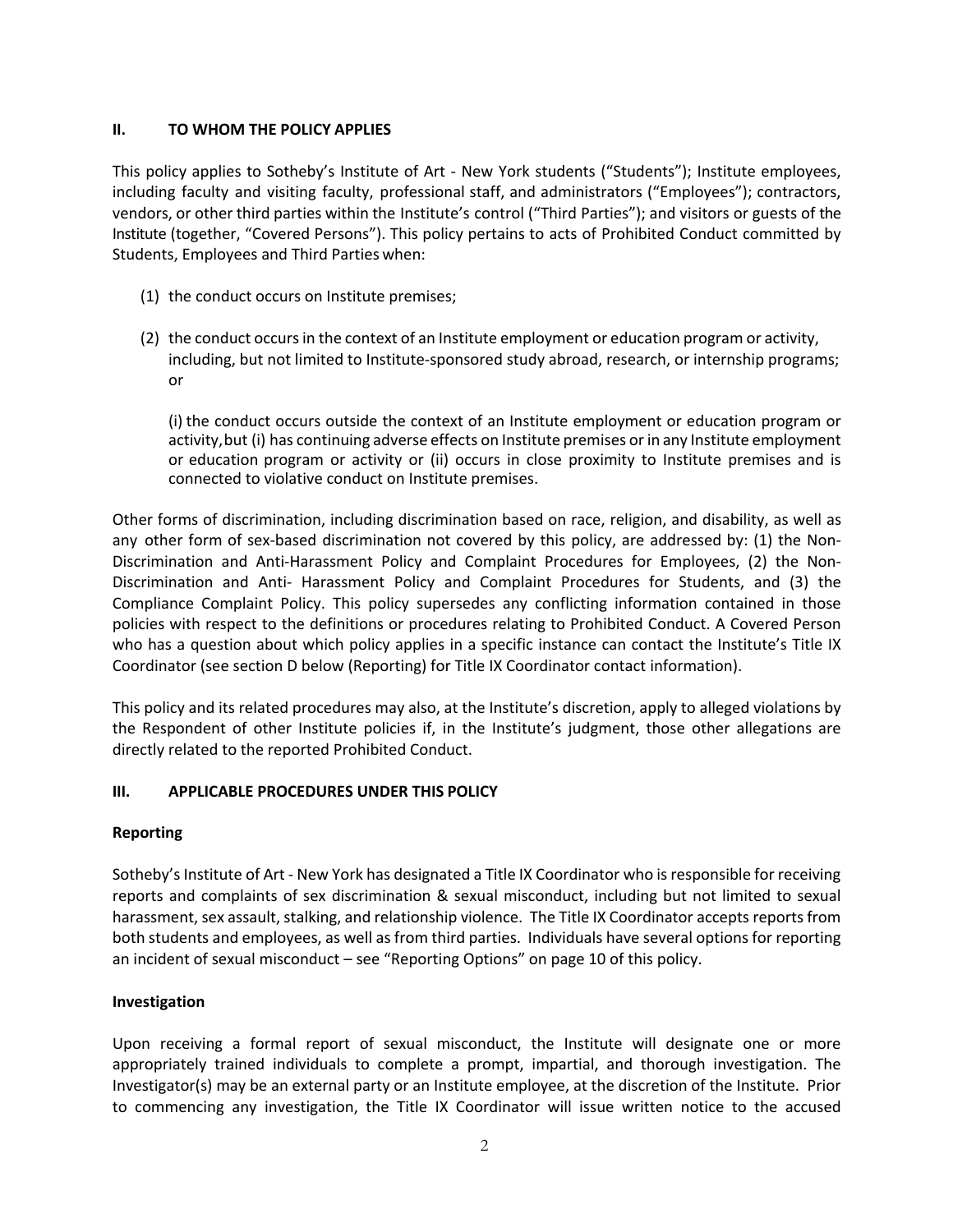individual (and simultaneous written notice to the reporting individual, if known) stating the allegations.

Upon completion of the investigation, the investigator(s) will issue to the Title IX Coordinator an investigation report reflecting the facts at hand and a recommendation as to whether any violation of the Institute's sexual misconduct policy has occurred. The Title IX Coordinator will make the ultimate determination as to whether it is appropriate to initiate the Institute's Formal Disciplinary Process against the accused student or employee.

#### **Formal Disciplinary Process**

When, after investigation, the Title IX Coordinator determines that a violation of the Institute's sexual misconduct policy has occurred, the Title IX Coordinator will issue a written notification to the accused individual (and the reporting individual, if known) with important information, including but not limited to a brief statement of the allegation at hand, the findings of the investigation, the specific policy provision the alleged conduct violates, and the date, time, & location of a formal disciplinary hearing at which the accused individual (and the reporting individual, if participating) will have an opportunity to testify and present evidence in regard to the alleged policy violation. Either party is entitled to request remote attendance at a hearing via virtual technology; the technology used must enable all hearing participants to see, hear, and speak in real-time.

## *Hearing Structure*

The hearing will be presided over by a panel of decisionmakers designated by the Institute. All parties are entitled to be accompanied throughout hearing proceedings by an advisor of their choice. A designated hearing administrator will present the Institute's case, including a statement of the allegations at hand, the Institute's investigatory findings, the specific policy provision the alleged conduct violates, and any relevant testimony and/or evidence. When the hearing administrator has concluded the case presentation, the accused individual will have the opportunity to present his/her version of events, including their own testimony, testimony by witnesses, and other evidence. If the reporting individual has elected to participate in the disciplinary hearing, the reporting individual will then have the option (but is not required) to present a statement of his/her own, and may present any additional testimony or evidence that has not already been presented by the designated hearing administrator. Once the hearing administrator and the parties have all made their presentations, the parties are entitled to cross-examine each other and/or any witnesses who testified, if desired. Once any cross-examination is complete, the hearing administrator will announce the conclusion of the hearing and dismiss all parties and witnesses. The panel of decisionmakers will subsequently deliberate the matter (either upon conclusion of the hearing or at another reasonably prompt time). The panel of decisionmakers will then issue a written report that speaks to its findings and conclusions regarding whether the accused individual is responsible for a conduct violation, the rationale behind these findings and conclusions, recommended sanctions/consequences (as applicable), and the rationale for such recommendations. This report will be reviewed by Title IX Coordinator, who will make the ultimate decision regarding responsibility and any appropriate sanctions/consequences. The Title IX Coordinator will issue written notice to all parties simultaneously reflecting these determinations, and the rationales therefore. Both the accused individual (and the reporting individual, if participating in the formal disciplinary process) are entitled to appeal a finding of responsibility and/or a sanction imposed (or both), if desired.

#### *Cross-Examination*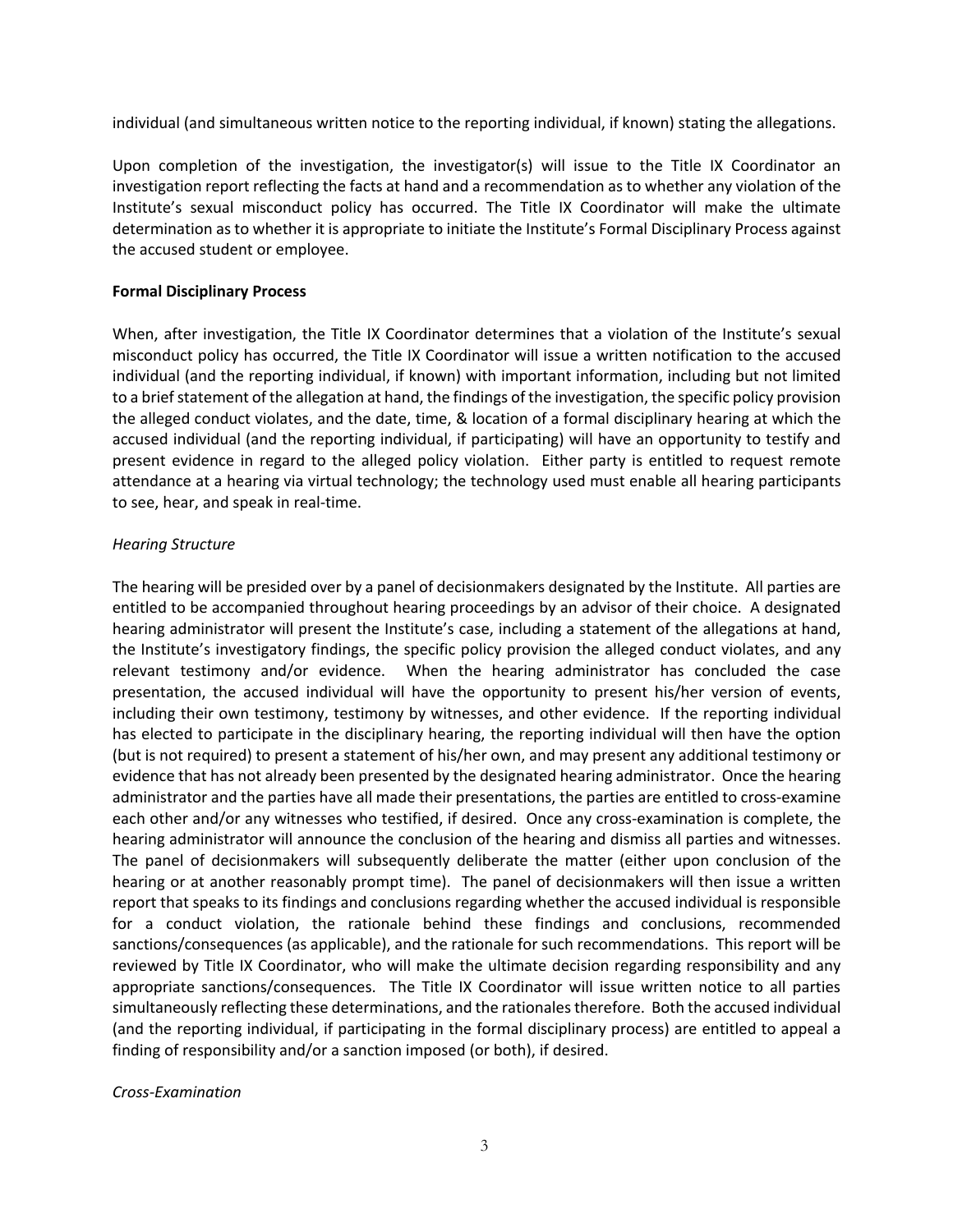Cross-examination cannot be conducted directly by the parties themselves – it must be conducted by an advisor. Any questions asked during cross-examination must be considered by the hearing panel for relevance before the individual being examined may respond. In the event any party is not accompanied by an advisor for any portion of a hearing that involves cross-examination, the Institute will provide an advisor of the Institute's choice for the sole purposes of conducting cross-examination.

#### *Advisors*

Parties are entitled to be accompanied throughout hearing proceedings by an advisor of their choice – including but not limited to their parents, a faculty member, an attorney, or another trusted individual. Advisors may sit with parties during all portions of hearing proceedings, and parties may confer with their advisor before, during, and after proceedings. Advisors are permitted to directly participate in a hearing only during cross-examination; otherwise, advisors are not allowed to directly participate at any point during the proceedings. Any arguments or evidence presented during a hearing must be presented by the individual himself/herself. All participation by parties and their advisors will be subject to Institute rules for hearing procedures and decorum, as applicable. In the event a party cannot attend a proceeding or a portion thereof, the advisor is not allowed to attend or participate on the individual's behalf.

## *Qualifications*

All individuals designated by the Institute to implement its Formal Disciplinary Process and/or who are otherwise involved throughout the Formal Disciplinary Process – including but not limited to the Title IX Coordinator, panel of decisionmakers, hearing administrator, and other relevant officials – are appropriately trained in adjudicating sexual misconduct matters and the Institute's policies & procedures. All such individuals are similarly trained to serve in an impartial manner without bias or conflicts of interest. Any concerns regarding impartiality should be discussed with the Title IX Coordinator (or, alternately, with Senior Counsel of the Institute).

## *Standard of Evidence*

When implementing the Formal Disciplinary Process, the Institute is determining whether an individual is "responsible" or "not responsible" for an alleged violation of Institute conduct policies. When making this determination, the Institute applies the "preponderance of the evidence" standard for both student matters and employee matters when determining whether this policy has been violated. This means that the panel of decisionmakers who preside over a disciplinary hearing will be required to decide in favor of the party that, as a whole, has the stronger evidence that the violation was or was not committed, however slight the edge over the other party's evidence may be. "Preponderance of evidence" is sometimes described as "more likely than not" or "51% probability". The evidence should be sufficient to incline a fair and impartial mind to one side of the issue over the other, but it is not necessary for that mind to be completely free from all reasonable doubt. "Preponderance of evidence" is a different and lesser standard of evidence than that use in criminal proceedings; rather, it is the standard of evidence often used in civil court proceedings.

## *Appeals*

Both the accused individual and the reporting individual (if participating in the Form Disciplinary Process) are entitled to appeal a determination of responsibility and/or a sanction imposed. Appeals may be made on the following bases: (i) the occurrence of a procedural irregularity that could have affected the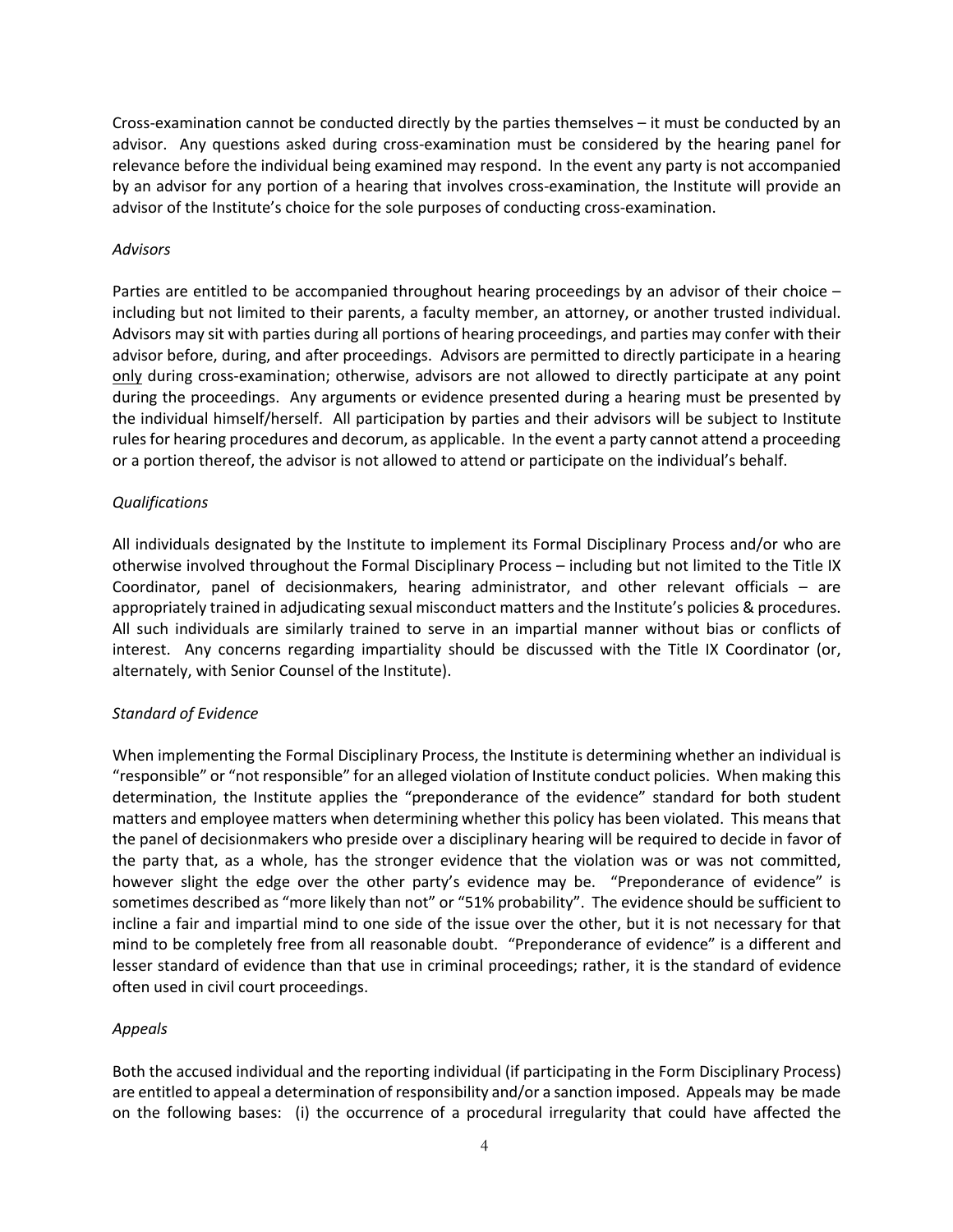outcome of the hearing; (ii) the availability of new and/or additional evidence which was not reasonably available previously and which could have potentially affected the outcome of the matter; and/or (iii) the Title IX Coordinator, investigator, or decisionmaker(s) had a conflict of interest that could have affected the outcome of the hearing. If a party wishes to appeal the decision of the hearing panel, the individual must submit a written request for an appeal to the Director of the Institute within five business days of receiving written notification of the panel's decision. The written request for appeal must include a brief statement of whether the individual objects to the determination of responsibility the imposed consequences/sanctions, or both, as well as a brief statement as to why the panel's decision were inappropriate. Upon receiving a request for appeal, the Director will schedule an appeal hearing, to be held in a timely manner at a location and date determined by the Director. Written notice of the location, date, and time will be issued to all parties involved. Appeal hearings will be conducted in a fair, impartial, and thorough manner. The appeal will be presided over by a panel of impartial individuals designated by the Institute. No individual who served on the original hearing panel of a case is allowed to serve on any subsequent appeal panel for that same case. The appeal panel will hear all relevant arguments presented in regard to whether the original hearing panel's decisions were appropriate. After all presentations are complete, the appeal panel will render a written report on the appealed issues and, if appropriate, recommend revised sanctions/consequences. The appeal panel will issue its report to the Director, who will make the ultimate decision regarding the appealed issues and, as applicable, any imposed sanctions/consequences. The Title IX Coordinator will issue written notice to the involved parties simultaneously reflecting these determinations, and the rationales therefore. The Director's decision is final and is not subject to further appeal.

## *Recordkeeping*

The Institute is required to maintain a full, fair, and accurate record of all hearing proceedings and appeal proceedings for a period of seven years. For all hearings, the Institute is required to create either an audio-visual record or a transcript of proceedings. Parties are entitled to inspect and review their hearing records, subject to reasonable limitations by the Institute as to time and nature of access.

#### **Informal Resolution Process**

There may be times when a reporting individual wishes to report certain types of sexual misconduct for action by the Institute but does not wish to participate in the Institute's Formal Disciplinary Process (i.e., an investigation and, if appropriate, a hearing) or is not interested in the potential outcomes prescribed under the Formal Disciplinary Process. In these cases, the involved parties have the option of mutually agreeing to instead participate in the Institute's Informal Resolution Process, rather than the Formal Disciplinary Process. The Informal Resolution Process is only appropriate for certain types of misconduct, and the Title IX Coordinator reserves the discretion to deny any request to engage in the Informal Resolution Process as an alternative to the Formal Disciplinary Process; this determination is not subject to appeal. The Informal Resolution Process is never available for the following types of misconduct:

- Any allegation of an Institute employee sexually harassing a student
- Any allegations involving sexual assault
- Any allegation in which there is a grave, ongoing, and/or imminent threat of harm or safety risk to the campus or to any individual
- Any allegation for which the accused individual is a repeat offender
- Any allegation in which the alleged misconduct is sufficiently grave in nature that informal resolution would not be appropriate and/or would not be in accordance with the Institute's Title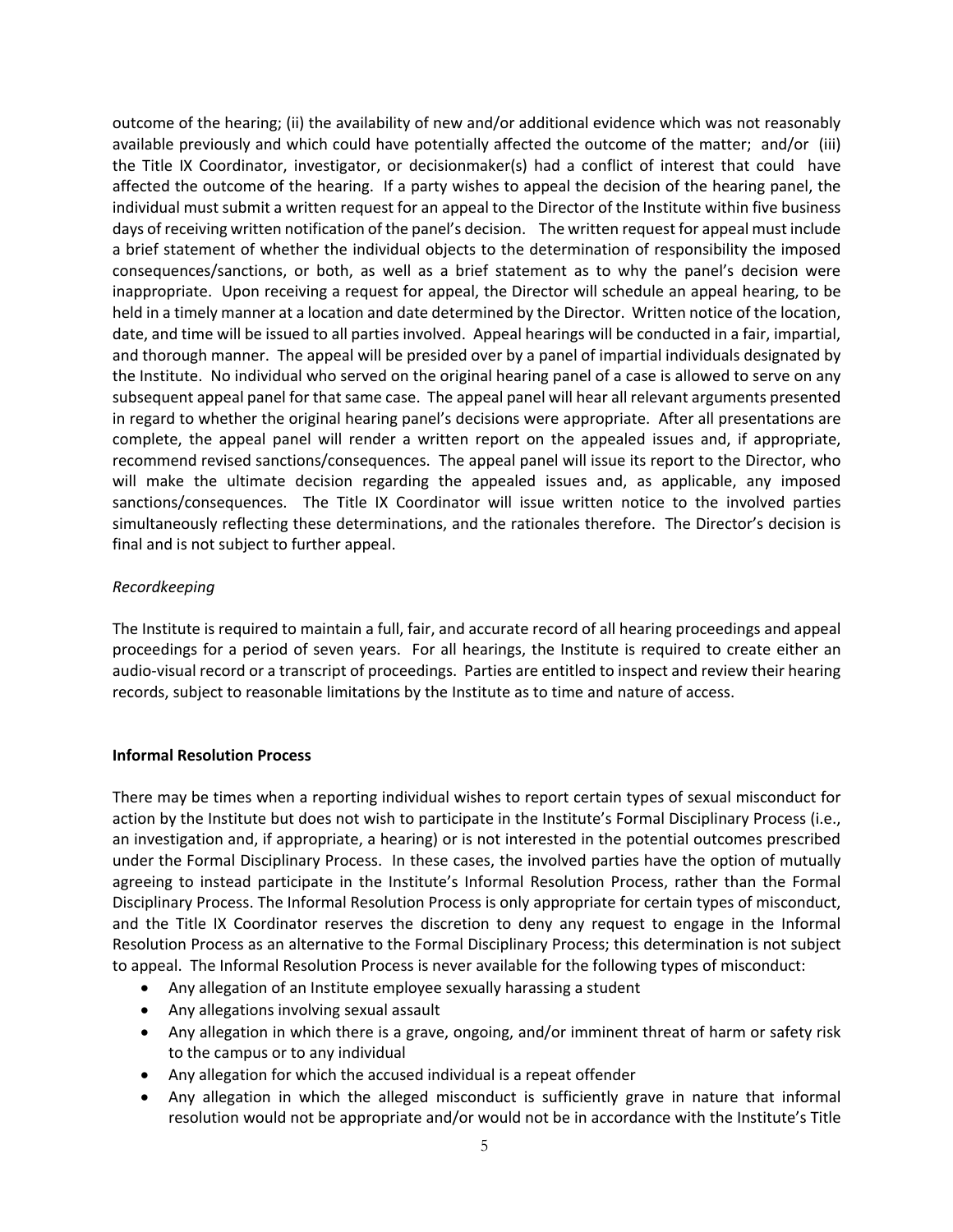IX obligations as determined in the judgment of the Title IX Coordinator

• Any instance in which one or more of the parties involved do not appear to be acting in good faith, as determined in the judgment of the Title IX Coordinator

The involved parties may elect to participate in the Informal Resolution Process at any time, even if they have already moved forward with the Formal Disciplinary Process. Similarly, parties may choose to stop participating at any time up until the process officially concludes. The Title IX Coordinator may likewise determine at any time that the Informal Resolution Process is not an appropriate method for resolving a given matter and may instead require that the matter be resolved through the Institute's Formal Disciplinary Process; this determination is not subject to appeal.

Either party can propose that a matter be resolved through the Informal Resolution Process. No party is ever required to participate. The process is only available if all involved parties voluntarily agree to participate. Each party will be required to provide consent in writing. The informal resolution process will be conducted by an impartial facilitator chosen by the Institute who is appropriately trained to handle sexual misconduct matter and engage in the method of resolution provided.

While informal resolution can take a variety of forms, the Institute offers one option for informal resolution:

• **Administrative Resolution**: If the accused individual chooses to accept responsibility for the alleged misconduct at any time, the Institute will administratively resolve the matter. Upon the admission of responsibility, the Institute will issue written notices to all involved parties simultaneously. Any sanctions and/or other remedies, as appropriate and consistent with Institute policies, will be decided by the Title IX Coordinator after all parties have been provided an opportunity to submit a written statement. Administrative resolutions may not be appealed.

# **IV. ENFORCEMENT**

A Student or Employee determined by the Institute to have committed an act of Prohibited Conduct in violation of this policy is subject to disciplinary action, up to and including separation from the Institute. Third Parties who violate this policy may have their relationship with the Institute terminated and/or their privilege of being on Institute premises withdrawn. Sotheby's Institute of Art - New York reserves the right to take action against a Covered Person who commits an act of Prohibited Conduct outside the scope of this policy.

# **V. TITLE IX COORDINATOR**

Sara Moore, Director of Student & Academic Services, serves as the Institute's Title IX Coordinator and Erin Sircy, Director of Administration serves as the Title IX Deputy Coordinator. Both the Coordinator and the Deputy Coordinator are charged with monitoring compliance with Title IX; providing education, training, and notifications; overseeing complaints; and coordinating the Institute's investigation, response, and resolution of all reports under this policy. The Title IX Coordinator is available to meet with any Student, Employee, or Third Party to discuss this policy or the accompanying procedures.

Concerns about the Institute's application of Title IX and its implementing regulations; the Violence Against Women Reauthorization Act of 2013; Title VII of the Civil Rights Act of 1964; the Clery Act; and, in New York, the New York State and City human rights laws under this policy may be addressed to the Institute's Title IX Coordinator or to Senior Counsel, Colleen M. Kearney. Inquiries concerning the Violence Against Women Reauthorization Act of 2013 or the Clery Act may also be referred to the United States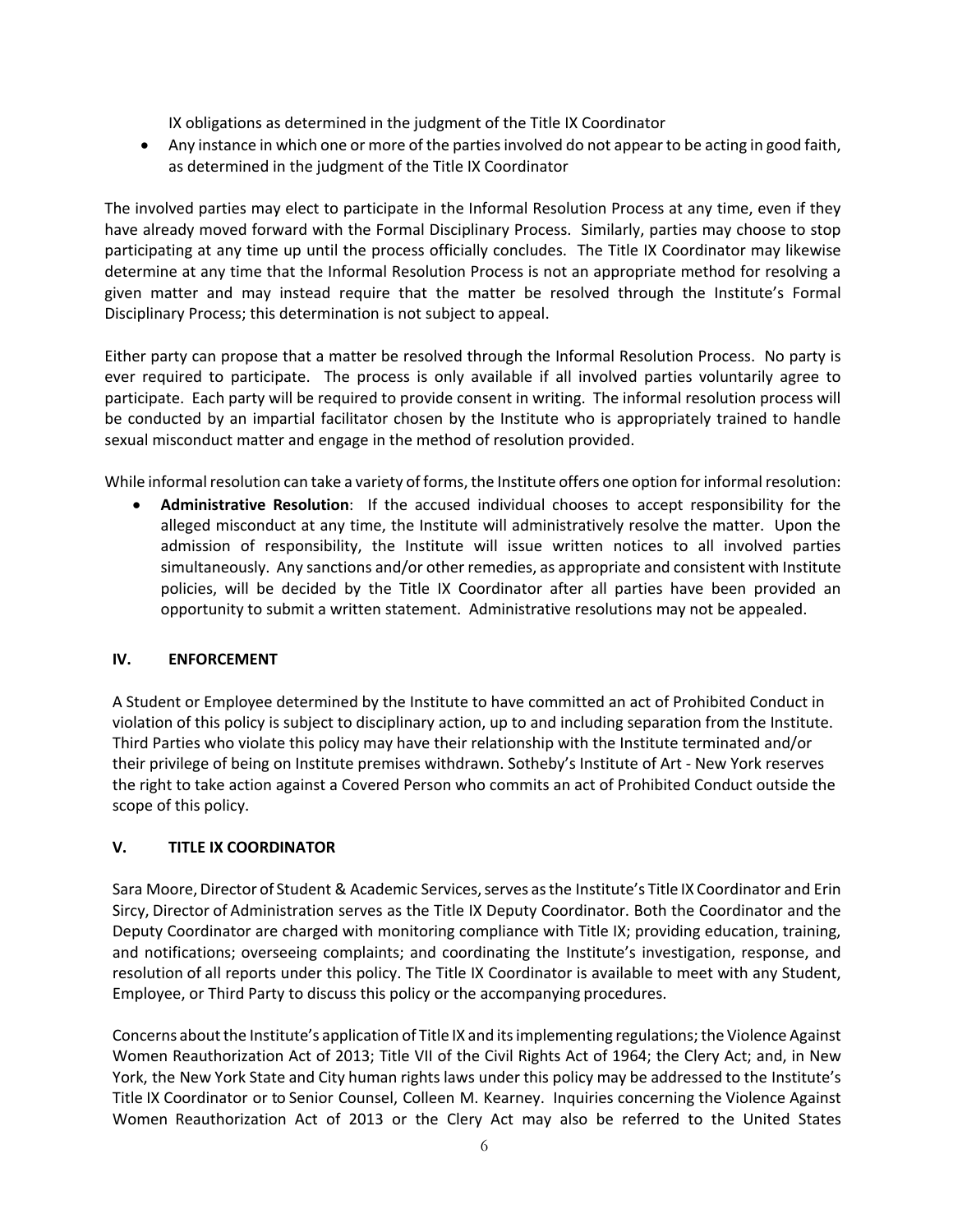Department of Education, Clery Act Compliance Division, while inquiries concerning the application of Title IX and its implementing regulations may also be referred to the United States Department of Education, Assistant Secretary, Office for Civil Rights, at OCR@ed.gov or (800) 421-3481.

## **VI. RESOURCES**

Sotheby's Institute of Art - New York offers resources for both Students and Employees, whether as Complainants or Respondents, to provide support and guidance throughout the investigation and resolution of a report of Prohibited Conduct. For comprehensive information on emergency assistance; hospitals; Confidential Resources; and available support with academics, housing, and work:

- Students should refer to the Emergency & Non-Emergency Medical Resources section of the Student Handbook.
- Employees should refer to the Employee Handbook or contact HR@cig.com.
- Third Parties should contact a Title IX Coordinator to discuss available campus resources and reasonably available assistance.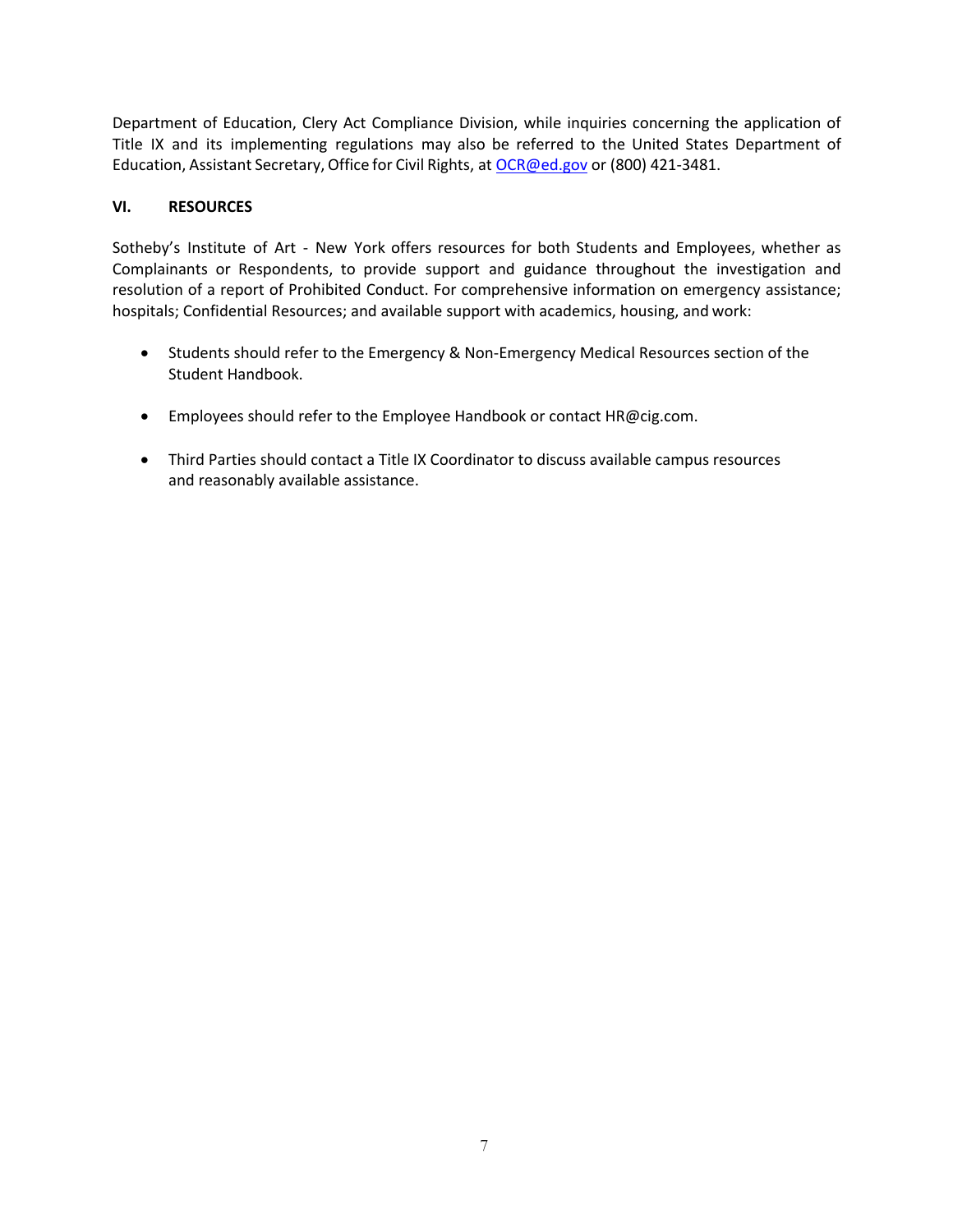#### **A. SUPPORTIVE MEASURES, PROTECTIVE MEASURES, AND ACCOMMODATIONS**

Upon receipt of a report involving a Student or Employee Complainant, the Institute will take and/or make available reasonable and appropriate measures to protect the Complainant and the Complainant's access to Institute employment or education programs and activities, prevent retaliation, and avoid an ongoing hostile environment, which may include supportive measures and/or protective measures before the final outcome of an investigation. Such supportive and/or protective measures and accommodations, which may be temporary or permanent, may include separation orders, residence modifications, academic accommodations or assistance, work schedule modifications, transportation assistance, and other reasonable and appropriate measures. Reasonable and appropriate supportive and/or protective measures and accommodations are available for Student and Employee Complainants regardless of whether an investigation under the applicable procedures is pursued. The Institute also will take and/or make available such measures and accommodations for Student and Employee Respondents where reasonable and appropriate under the circumstances. The Institute will maintain the privacy of any accommodations or protective measures provided under this policy to the extent practicable.

For Third Party Complainants, the Institute will provide reasonable protective measures as appropriate and available, based on consideration of the role of the Third Party and the nature of any contractual relationship with the Institute.

Violating the terms of a protective measure, including but not limited to no contact, persona non grata, or other behavior-related directives, is a violation of this policy and will subject the person who violates the protective measure to additional charges and sanctions under this policy. The Title IX Coordinator will determine and identify the appropriate procedures to be followed for such a violation depending on the timing and circumstances of the reported violation.

#### **B. PRIVACY AND CONFIDENTIALITY**

Sotheby's Institute of Art - New York is committed to protecting the privacy of Covered Persons involved in a report under this policy. The Institute also is committed to providing assistance to help Covered Persons make informed choices. With any report under this policy, the Institute will make reasonable efforts to protect the privacy interests of Covered Persons involved in a manner consistent with the need for a careful assessment of the allegation and reasonable steps available to eliminate the reported conduct, prevent its recurrence, and address its effects.

Privacy and confidentiality have distinct meanings under this policy.

**Privacy:** Privacy generally means that information related to a report of misconduct will be shared with a limited circle of individuals who "need to know" in order to assist in the active review, investigation, resolution of the report, and related issues. All Institute employees who are involved in the Institute's Title IX response receive specific training and guidance about safeguarding private information in accordance with applicable laws.

The privacy of Student education records will be protected in accordance with Institute Guidelines for Compliance with the Family Educational Rights and Privacy Act (FERPA). The privacy of an individual's medical and related records generally is protected in the United States by the Health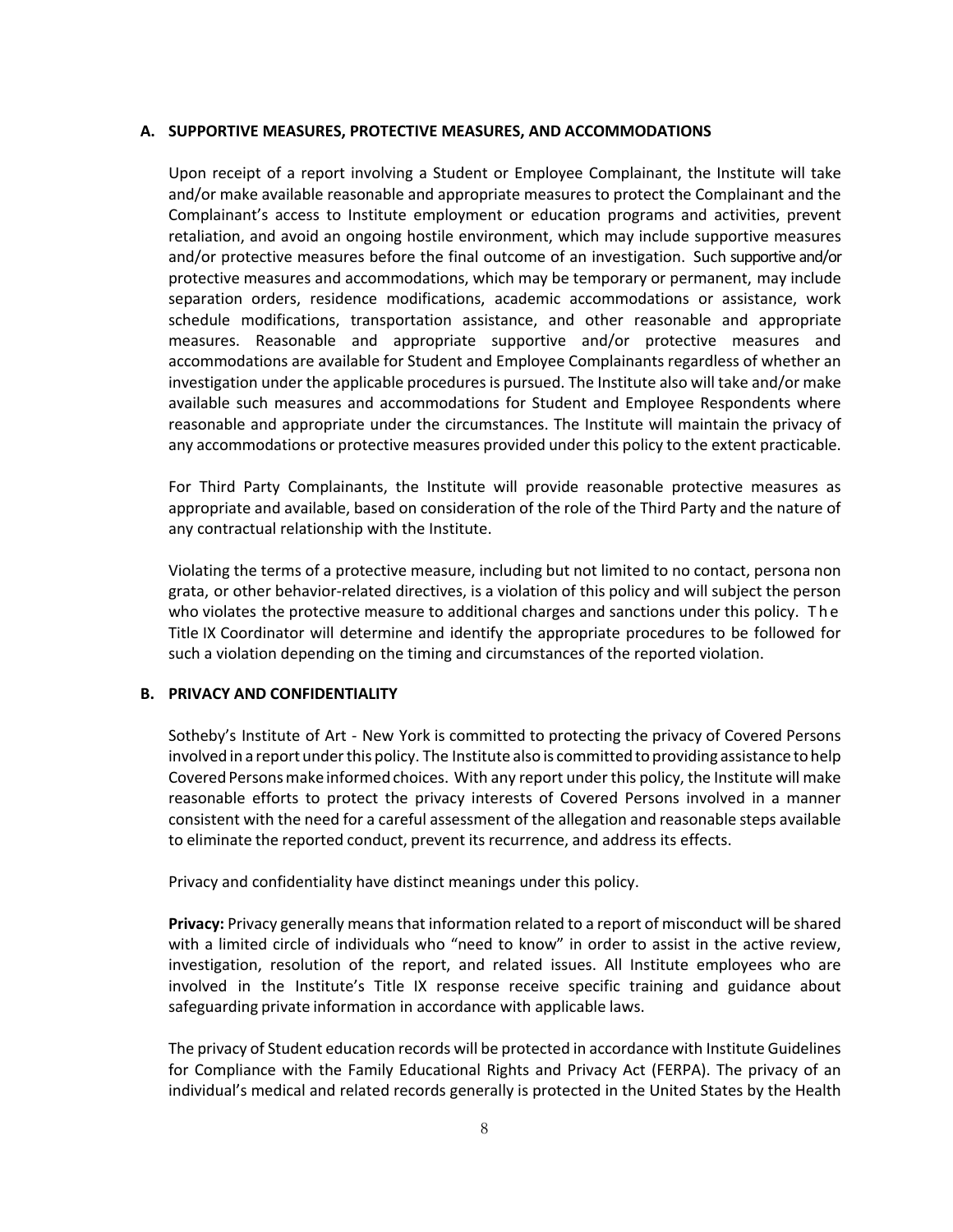Insurance Portability and Accountability Act (HIPAA), excepting health records protected by FERPA.

**Confidentiality:** Confidentiality means that information shared by an individual with designated campus or community professionals cannot be revealed to any other individual without express permission of the individual, or as otherwise permitted by law. Those campus and community professionals include medical providers, mental health providers, counselors in the Center for Sexual Misconduct Support Services, and ordained clergy, all of whom normally have privileged confidentiality that is recognized by New York State law. These individuals are prohibited from breaking confidentiality unless (i) given permission to do so by the person who disclosed the information; (ii) there is an imminent threat of harm to self or others; (iii) the conduct involves suspected abuse of a minor under the age of 18, or (iv) as otherwise required or permitted by law or court order. Laws in other relevant jurisdictions may provide confidentiality protections.

**Employee Responsibility to Report Allegations:** It is important to understand the different responsibilities of Institute Employees who respond to disclosures of incidents of Prohibited Conduct. There are three general classifications of individuals on campus with whom a Covered Person can discuss an incident of Prohibited Conduct:

- (1) Confidential Resources (individuals with legally-protected confidentiality);
- (2) Reporting Options (designated offices or individuals where a report can be made); and
- (3) Employees designated as Responsible Employees (those Employees in a leadership or supervisory position, or who have significant responsibility for the welfare of Students or Employees).

The respective ability of these categories of individuals to maintain a Complainant's confidentiality differs. Confidential Resources can maintain the confidentiality of a Complainant's disclosures, subject to the exceptions discussed above. While private, Reporting Options and Responsible Employees are required to immediately share all known details of incidents of Prohibited Conduct with Title IX Coordinator. Even University officers and employees who cannot guarantee confidentiality will maintain a Complainant's privacy to the extent reasonably possible. The information provided to a non-confidential resource will be relayed only as necessary for Title IX Coordinator to coordinate an investigation and/or seek a resolution.

**Clery Act Reporting:** Pursuant to the Clery Act, Sotheby's Institute of Art - New York includes statistics about certain offenses in its annual security report and provides those statistics to the United States Department of Education, but does so in an anonymized manner that does not include the specifics of the crime or any identifying information about persons involved in an incident.

#### **C. CONFIDENTIAL RESOURCES**

Confidential Resources for Students include Sarah Rosselli, LCSW –Campus Coordinator & Therapist (212-746-4327) and Dr. Penni Morganstein (917-940-8938).

Confidential Resources for Employees include Netra Macon, Director of Human Resources (nmacon@branded-edu.com) and Colleen M. Kearney, Senior Counsel (212-331-7701).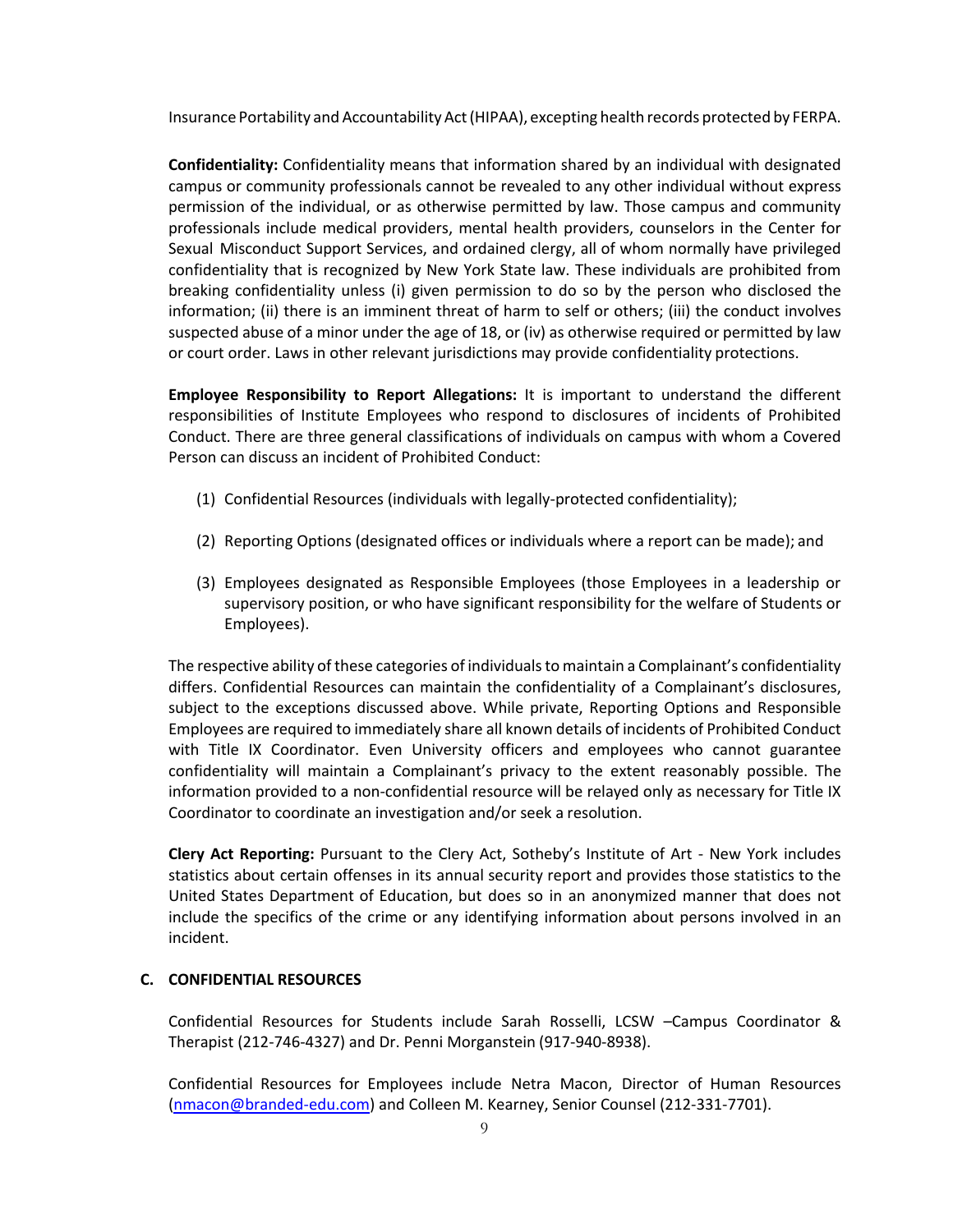#### **D. REPORTING OPTIONS**

Any individual who is subjected to sexual misconduct by or as a member of the Sotheby's Institute of Art – New York community is entitled to report the incident, if they wish. Individuals have several different options for reporting an incident. Formal reports may require the reporting individual to participate in an investigation and a formal hearing, with the potential outcome being some level of disciplinary action taken against the accused individual. In certain cases, the involved parties may mutually agree to resolve the matter through the Institute's Informal Resolution Process instead of utilizing the Institute's Formal Hearing Process.

Because some forms of sexual misconduct constitute crimes of violence, the Institute strongly encourages individuals who are subjected to or who become aware of an incident of sexual misconduct to report the incident to State or local law enforcement. Likewise, the Institute takes seriously all allegations of sexual misconduct, and encourages individuals to report incidents to the Institute by contacting one of the following Institute officials:

- Sara Moore, Title IX Coordinator s.moore@sia.edu / 212-517-2873
- Erin Sircy, Title IX Deputy Coordinator e.sircy@sia.edu/646-438-7248
- Colleen M. Kearney, Senior Counsel ckearney@branded-edu.com / 212-331-7701

**Timeliness of reports**: There is no time limit on reporting violations of this policy, although the Institute's ability to respond may be limited as evidence may be less available and memories may fade, and Respondents may no longer be affiliated with the Institute.

**Anonymous reports**: Individuals may choose to report information to the Institute without sharing their name and/or contact information, if they prefer. In these cases, individuals should be aware that the Institute's ability to respond to the incident and/or to communicate updates to the individual may be limited as a result.

**Student Amnesty Policy:** The health and safety of every student at Sotheby's Institute of Art-New York is of utmost importance. The Institute recognizes that Students who have been drinking and/or using drugs (whether such use is voluntary or involuntary) at the time that violence, including but not limited to Relationship Violence, Stalking, or Sexual Assault, occurs may be hesitant to report such incidents due to fear of potential consequences for their own conduct. The Institute strongly encourages Students to report incidents of Prohibited Conduct to the Title IX Coordinator.

A bystander, Complainant, or other individual making a report who discloses any incident of Prohibited Conduct will not be subject to disciplinary action for violations of alcohol and/or drug use policies occurring at or near the time of the commission of the Prohibited Conduct.

**Bad faith reports:** Submitting a false report or providing false or misleading information in bad faith or with a view to personal gain in connection with an incident of Prohibited Conduct is prohibited and subject to disciplinary sanction. This provision does not apply to reports made or information provided in good faith, even if the facts alleged in the report are determined not to beaccurate.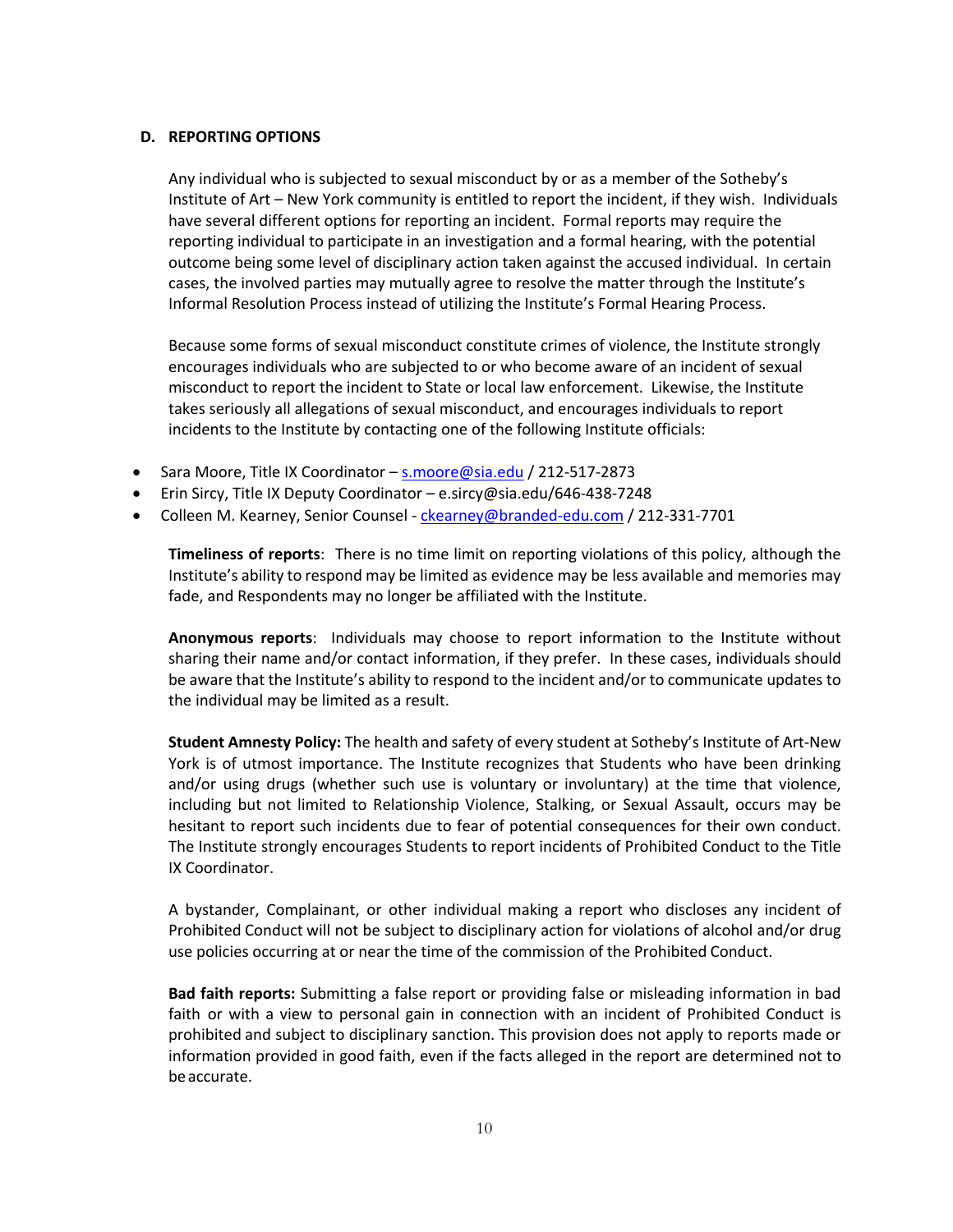**Confidential reports**: In cases where the reporting individual does not wish to participate in or pursue any action by the Institute, and instead merely wishes to disclose sexual misconduct in order to access supportive services or for other purposes, the reporting individual should speak with the Institute's Confidential Resources or a third party resource that is unaffiliated with the Institute. If an individual discloses an incident to an Institute official who constitutes a "Responsible Employee", the "Responsible Employee" is obligated to refer the information to the Title IX Coordinator for future action. Please refer to this policy's definitions for "privacy" and "confidentiality" for further information.

#### **VII. PROHIBITED CONDUCT UNDER THIS POLICY**

Conduct under this policy is prohibited regardless of the sexual orientation, gender, gender identity, or gender expression of the Complainant or Respondent. Prohibited Sexual Misconduct includes the following specifically defined forms of behavior: Sexual or Gender-Based Harassment, Sexual Assault, and Sexual Exploitation. Also prohibited are Relationship Violence, Stalking, and Retaliation.

Whether a Covered Person has violated this policy is determined based on all of the available facts and circumstances including but not limited to: statements of the Complainant and Respondent; statements by any witnessesto the alleged incident(s); documentary or physical evidence; the presence or absence of corroborating information; and relevant information about pre-and post-incident behavior and/or actions.

**A. Sexual or Gender-Based Harassment: Sexual Harassment** can take various forms – including but not limited to unwelcome sexual advances, request for sexual favors, or other unwanted conduct of a sexual nature, whether verbal, non-verbal, graphic, physical, or otherwise – and under this policy is deemed to have occurred when one or more of the following conditions are present:

(i) Conduct for which submission thereto or rejection thereof is either an explicit or implicit term, condition, or basis of any individual's employment or advancement in employment, evaluation of academic work or advancement in an academic program, provision of any Institute service, benefit, or aid, access to or participation in any aspect of any Institute program or activity, or other determinations which impact the individual as a member of the Institute's campus community (quid pro quo);

(ii) Conduct which constitutes "sexual assault", "stalking", "dating violence", and/or "domestic violence" as defined under federal law and the Institute's policy; and/or

(iii) Unwelcome conduct that, to a reasonable person, is so severe, pervasive or persistent, and objectively offensive as to effectively deny a person equal access to the Institute's education programs and/or activities; has the purpose or effect of unreasonably interfering with an individual's learning, working, or living environment; and/or otherwise creates an intimidating, hostile, or offensive learning, working, or living environment under both an objective standard (i.e., in a reasonable person's view) and a subjective standard (i.e., in the Complainant's view (hostile environment).

**Gender-Based Harassment** includes harassment based on gender, sexual orientation, gender identity, or gender expression, which may include acts of aggression, intimidation, or hostility, whether verbal or non-verbal, graphic, physical, or otherwise, even if the acts do not involve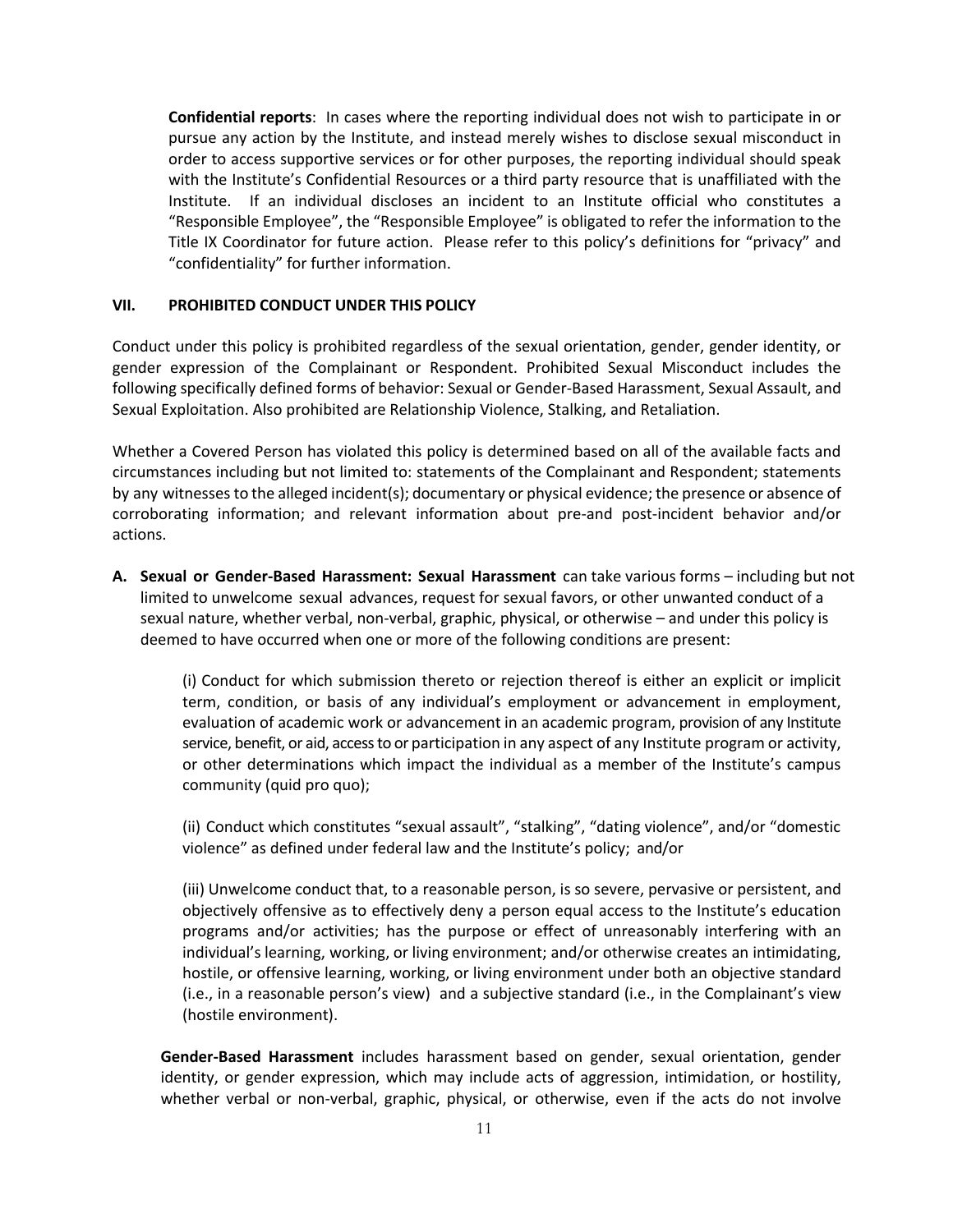conduct of a sexual nature.

Examples of conduct that may constitute Sexual or Gender-Based Harassment include but are not limited to:

- Sexual Assault, Sexual Exploitation, Relationship Violence, or Stalking as defined by this policy;
- Physical conduct, including unwelcome touching or sexual advances within the working, living, or learning environment;
- Verbal conduct, including lewd or sexually suggestive comments, jokes, or innuendoes or unwelcome comments about an individual's sexual orientation or gender identity; or
- Written conduct, including letters, notes, or electronic communications containing comments, words, jokes, or images that are lewd or sexually suggestive or relate in an unwelcome manner to an individual's sexual orientation or gender identity.
- **B. Sexual Assault:** Sexual Assault means Non-Consensual Sexual Intercourse or Non-Consensual Sexual Contact as defined below.
	- 1. **Non-Consensual Sexual Intercourse:** Non-Consensual Sexual Intercourse is having or attempting to have sexual intercourse with another individual (i) by force, threat of force, or coercive conduct; (ii) without affirmative consent; or (iii) where that individual is incapacitated. Sexual intercourse includes anal, oral or vaginal penetration, however slight, with a body part (e.g., penis, finger, hand or tongue) or an object.

**Non-Consensual Sexual Contact:** Non-Consensual Sexual Contact is having or attempting to have sexual contact with another individual (i) by force, threat of force, or coercive conduct; (i) without affirmative consent; or (iii) where that individual is incapacitated. Sexual contact includes touching, fondling or other intentional contact with the breasts, buttocks, groin, or genitals (over or under an individual's clothing) for purposes of sexual gratification or when such private body parts are otherwise touched in a sexual manner.

**C. Sexual Exploitation:** Sexual Exploitation refers to specific forms of Sexual Misconduct that involve non-consensual use of another individual's nudity or sexuality, excluding behavior that constitutes one of the other Sexual Misconduct offenses.

Examples of Sexual Exploitation include but are not limited to:

- Voyeurism (such as watching or taking pictures, videos, or audio recordings of another person engaging in a sexual act, in a state of undress, or in a place and time where such person has a reasonable expectation of privacy, such as a changing room, toilet, bathroom, or shower, each without the affirmative consent of all parties);
- Disseminating, streaming, or posting pictures or video of another in a state of undress or of a sexual nature without the person's affirmative consent;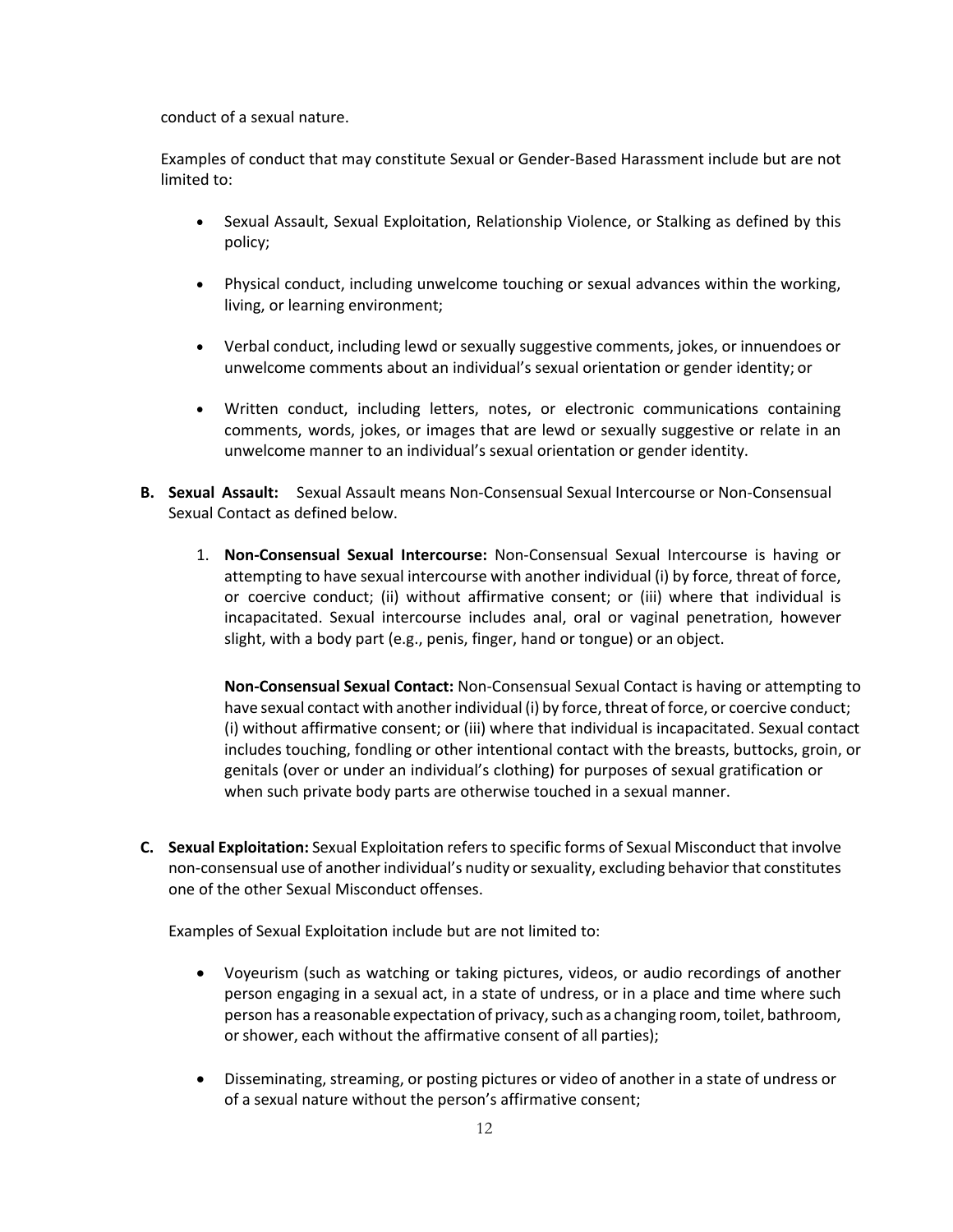- Administering alcohol or drugs to another person for the purpose of making that person vulnerable to non-consensual sexual activity;
- Exposing one's genitals to another person without affirmative consent;
- Prostituting another individual; or
- Knowingly exposing another individual to a sexually transmitted infection or virus without the other individual's knowledge.
- **D. Relationship Violence:** Relationship Violence refers to any act of violence or threatened act of violence against a person who is, or has been involved in a sexual, dating, domestic, or other intimate relationship with that person, or who shares a child in common with that person. Relationship Violence commonly involves violence and abuse committed by a person to exert power and control over a current or former intimate partner. Relationship Violence may include acts of Sexual Misconduct, Physical Assault, Sexual Exploitation, or Stalking.

As used here, Physical Assault means threatening or causing physical harm or engaging in other conduct that threatens or endangers the health or safety of any person under circumstances that reflect a direct connection to the intimate relationship in question.

**E. Stalking**: Stalking occurs when a person engages in a course of conduct toward another person under circumstances that would cause a reasonable person to fear bodily injury or experience substantial emotional distress.

Course of conduct means two or more acts including but not limited to unwelcome acts in which the stalker directly, indirectly, or through third parties, by any action, method, device, or means, follows, monitors, observes, surveils, threatens, or communicates to or about a person, or interferes with a person's property. Substantial emotional distress means significant mental suffering or anguish.

Stalking includes the concept of cyber-stalking, a particular form of stalking in which electronic media such as the internet, social networks, blogs, cell phones, texts, or other similar devices or forms of contact are used.

**F. Retaliation:** Retaliation means any adverse action taken against an individual for making a good faith report of Prohibited Conduct or participating in any investigation or proceeding under this policy. Retaliation includes threatening, intimidating, harassing or any other conduct that would discourage a reasonable person from engaging in activity protected under this policy.

The Title IX Coordinator will determine and identify the appropriate proceduresto be followed for an allegation of Retaliation depending on the timing and circumstances of the allegation.

#### **VIII. RELATED DEFINITIONS: CONSENT, FORCE, AND INCAPACITATION:**

**A. Affirmative Consent:** Affirmative Consent is a knowing, voluntary, and mutual decision among all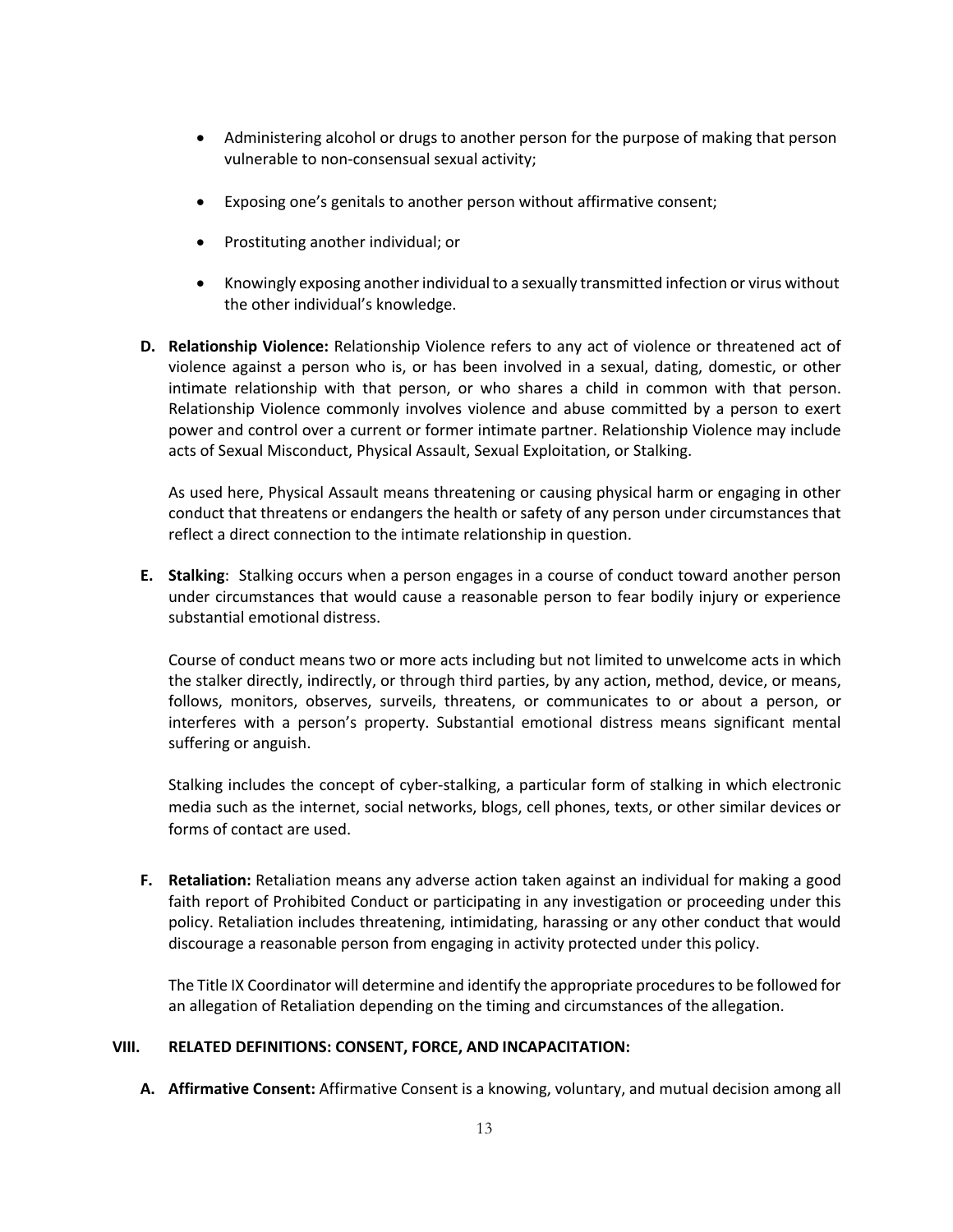participants to engage in sexual activity. Affirmative consent can be given by words or actions, as long as those words or actions create clear permission regarding willingness to engage in the sexual activity. Silence or lack of resistance, in and of itself, does not demonstrate consent. The definition of consent does not vary based upon a participant's sex, sexual orientation, gender identity, or gender expression.

Consent cannot be obtained: (1) through the use of force or coercion; or (2) by taking advantage of the incapacitation of another individual. Consent also cannot be given by someone who is under the legal age to consent in the applicable jurisdiction at the time of an incident.

In evaluating whether affirmative consent was given, consideration will be given to the totality of the facts and circumstances, including but not limited to the extent to which a Complainant affirmatively gives words or actionsindicating a willingnessto engage in sexual activity; whether a reasonable person in the Respondent's position would have understood such person's words and acts as an expression of consent; and whether there are any circumstances, known or reasonably apparent to the Respondent, demonstrating an incapacity to consent.

Relying solely on nonverbal communication may result in a violation of this policy. It is important not to make assumptions; if confusion or ambiguity arises during a sexual interaction, it is essential that each participant stops and clarifies, verbally, the willingness to continue.

Consent may be initially given but withdrawn at any time. When consent is withdrawn or can no longer be given, sexual activity must cease. Prior consent does not imply current or future consent; consent to any sexual act or prior consensual sexual activity does not necessarily constitute consent to any other sexual act. Even in the context of an ongoing relationship, consent must be freely sought and given for each instance of sexual activity.

**B. Force or Coercion:** Force is the use or threat of physical violence or intimidation to overcome an individual's freedom of will to choose whether or not to participate in sexual activity. There is no requirement that a party resists the sexual advance or request, but resistance will be viewed as a clear demonstration of non-consent.

Coercion is conduct, including intimidation and express or implied threats of physical, emotional, or other harm, that would reasonably place an individual in fear of immediate or future harm and that is employed to overcome the individual's freedom of will and to compel the individual to engage in sexual activity.

**Incapacitation:** An individual who isincapacitated lacksthe ability to knowingly choose to participate in sexual activity or make informed, rational judgments and thus cannot consent to sexual activity. Incapacitation is defined as the inability, temporarily or permanently, to give consent because an individual is mentally and/or physically helpless, being involuntarily restrained, asleep, unconscious, or unaware that sexual activity is occurring. Mentally helpless means a person is rendered temporarily incapable of appraising or controlling one's own conduct. Physically helpless means a person is physically unable to communicate unwillingness to an act.

Where alcohol or other drugs are involved, incapacitation is a state beyond drunkenness or intoxication. The impact of alcohol and other drugs varies from person to person; however, warning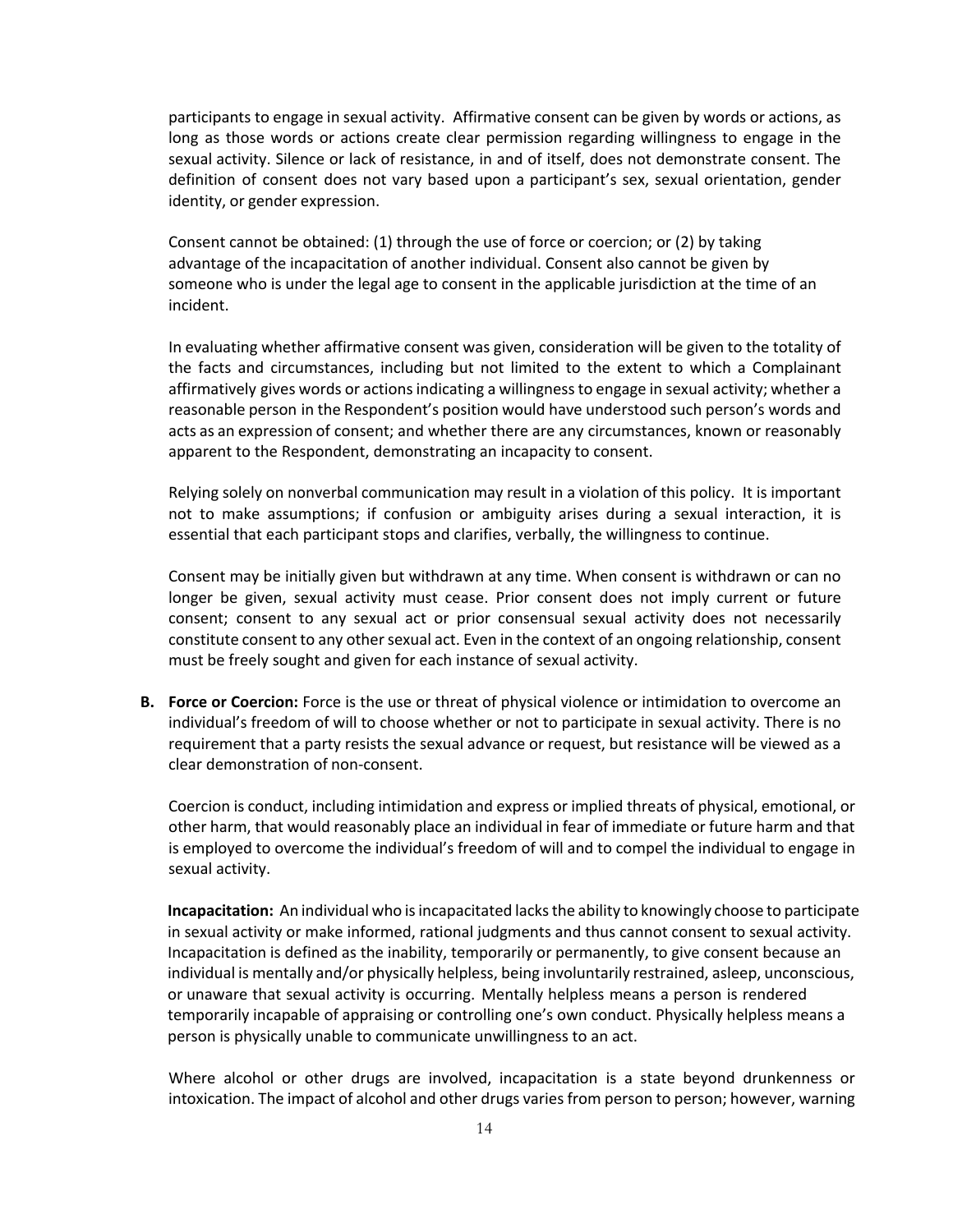signs that a person may be approaching incapacitation may include slurred or incomprehensible speech, vomiting, unsteady gait, combativeness, or emotional volatility. Evaluating incapacitation also requires an assessment of whether a Respondent knew or should have been aware of the Complainant's incapacitation based on objectively and reasonably apparent indications of impairment when viewed from the perspective of a sober, reasonable person in the Respondent's position. Being intoxicated or impaired by drugs or alcohol is never an excuse for committing Prohibited Conduct and does not diminish one's responsibility to obtain informed and freely given consent. In other words, consent is required regardless of whether the person initiating the act is under the influence of drugs and/or alcohol.

#### **IX. VIOLATIONS OF LAW**

Behavior that violates this policy also may violate the laws of the local jurisdiction in which the incident occurred and subject a Respondent to criminal prosecution by the presiding authority.

The New York State Penal Code describes prohibited Sex Offenses in §§ 130.00 to 130.91 and 130.95 to 130.96 and prohibited Stalking Offenses in §§ 120.45 – 120.60. Covered Persons studying, working, or engaging in other activities at the Institute's campus, Global Network University sites, or other locations outside of New York State are governed by the applicable laws regarding sexual assault and other criminal offenses implicated by this policy.

Behavior that violates this policy also may subject a Respondent to civil liability. Records of University proceedings under this Policy may be subpoenaed in connection with a criminal prosecution and/or civil litigation.

## **X. STUDENTS' BILL OF RIGHTS**

Under this policy, all students have the right to:

- **1.** Make a report to local law enforcement and/or state police.
- **2.** Have disclosures of Relationship Violence, Stalking, and Sexual Assault treatedseriously.
- **3.** Decide about whether or not to disclose a crime or violation and participate in the Institute's disciplinary process and/or the criminal justice process free from pressure by the Institute.
- **4.** Participate in a process that is fair, impartial, and provides adequate notice and a meaningful opportunity to be heard.
- **5.** Be treated with dignity and to receive from the Institute courteous, fair, and respectful health care and counseling services, where available.
- **6.** Be free from any suggestion that the Complainant is at fault when these crimes and violations are committed, or should have acted in a different manner to avoid such crimes or violations.
- **7.** Describe the incident to as few Institute representatives as practicable and not be required to unnecessarily repeat a description of the incident.